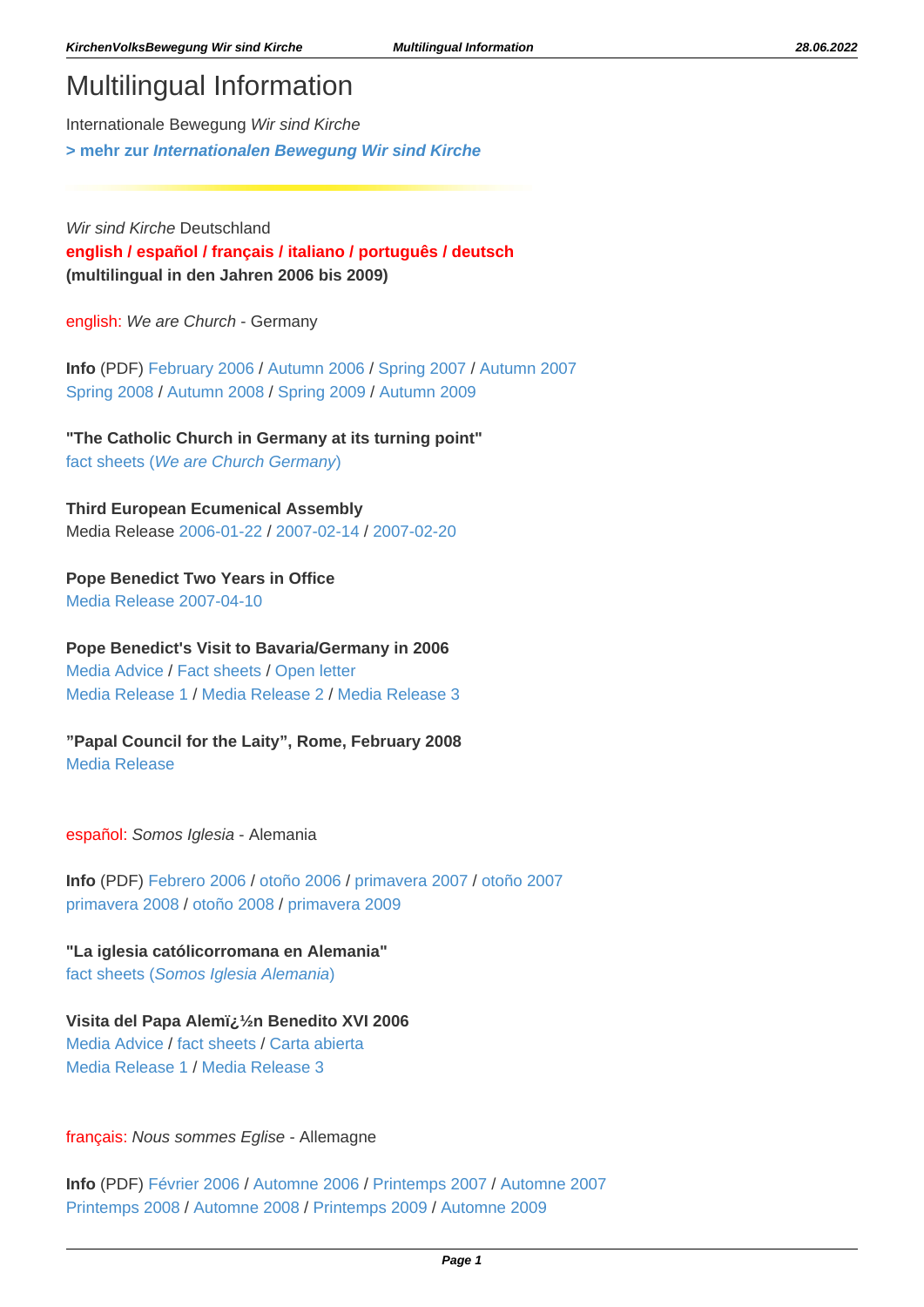**"L' Eglise catholique en Allemagne est à un tournant"** [fact sheets \(](https://wir-sind-kirche.de/?id=333)[Nous sommes Eglise Allemagne](https://wir-sind-kirche.de/?id=333)[\)](https://wir-sind-kirche.de/?id=333)

**Visites 'ad-limina' à Rome** [Media Release](https://wir-sind-kirche.de/?id=362)

**Visite en Allemagne du Pape allemand Benoît XVI 2006** [Media Advice](https://wir-sind-kirche.de/?id=322) / [fact sheets](https://wir-sind-kirche.de/?id=333) / [Lettre Ouverte](https://wir-sind-kirche.de/?id=340) [Media Release 1](https://wir-sind-kirche.de/?id=331) / [Media Release 3](https://wir-sind-kirche.de/?id=353)

Pour le 40ème anniversaire de l'encyclique "Humanae vitae du 25 juillet 1968 [PDF](https://wir-sind-kirche.de/files/839_PRE_080716_HumanaeVitae_Statement_fr.pdf)

italiano: Noi siamo Chiesa - Germania

**"la Chiesa cattolica tedesca a un punto di svolta"** [fact sheets \(](https://wir-sind-kirche.de/?id=324)[Noi siamo Chiesa Germania](https://wir-sind-kirche.de/?id=324)[\)](https://wir-sind-kirche.de/?id=324)

**Visita del Papa tedesco, Benedetto XVI, in Germania 2006** [Media Advice](https://wir-sind-kirche.de/?id=321) / [fact sheets](https://wir-sind-kirche.de/?id=324) / [Lettera aperta](https://wir-sind-kirche.de/?id=341) [Media Release 1](https://wir-sind-kirche.de/?id=344) / [Media Release 3](https://wir-sind-kirche.de/?id=354)

português: Nós Somos Igreja - Alemanha

**Info** (PDF) [Primavera 2007](https://wir-sind-kirche.de/files/328_Info%20EN%202007-03%20pt.pdf)

**"Joseph Ratzinger e a Igreja na Alemanha"** [fact sheets \(](https://wir-sind-kirche.de/?id=343) Nós Somos Igreja Alemiz ½o[\)](https://wir-sind-kirche.de/?id=343)

## **Due anni dopo l'elezione di papa Benedetto**

[Media Release 2007-04-10](https://wir-sind-kirche.de/?id=445)

**Viagem do Papa alemão Benedito XVI na Alemanha** [Media Advice](https://wir-sind-kirche.de/?id=320) / [fact sheets](https://wir-sind-kirche.de/?id=343) / [Carta Aberta](https://wir-sind-kirche.de/?id=342) [Media Release 3](https://wir-sind-kirche.de/?id=355)

deutsch: Wir sind Kirche Deutschland

**Info** (PDF) [Februar 2006 /](https://wir-sind-kirche.de/ files/24_Info%20EN%202006-02%20de.pdf) [Herbst 2006](https://wir-sind-kirche.de/files/252_Info%20EN%202006-10%20de.pdf) / [Frühjahr 2007 /](https://wir-sind-kirche.de/files/325_Info%20EN%202007-03%20de.pdf) [Herbst 2007](https://wir-sind-kirche.de/files/586_Info%20EN%202007-10%20de.pdf) [Frühjahr 2008](https://wir-sind-kirche.de/files/687_Info%20EN%202008-03%20de.pdf) / [Herbst 2008](https://wir-sind-kirche.de/files/835_Info%20EN%202008-10%20de.pdf) / [Frühjahr 2009](https://wir-sind-kirche.de/files/885_Info%20EN%202009-03%20de.pdf) / [Herbst 2009](https://wir-sind-kirche.de/files/1019_Info%20EN%202009-10%20de.pdf)

**"Katholische Kirche in Deutschland am Wendepunkt"** [fact sheets \(](https://wir-sind-kirche.de/?id=318)[Wir sind Kirche Deutschland](https://wir-sind-kirche.de/?id=318)[\)](https://wir-sind-kirche.de/?id=318)

**Wir sind Kirche zum Papstbesuch in Bayern 2006** [Media Advice](https://wir-sind-kirche.de/?id=130) / [fact sheets](https://wir-sind-kirche.de/?id=318) / [Offener Brief](https://wir-sind-kirche.de/?id=128&id_entry=348) / [KirchenVolksBriefe](https://wir-sind-kirche.de/?id=308) [Media Release 1](https://wir-sind-kirche.de/?id=128&id_entry=345) / [Media Release 2 /](https://wir-sind-kirche.de/?id=128&id_entry=388) [Media Release 3](https://wir-sind-kirche.de/?id=128&id_entry=421)